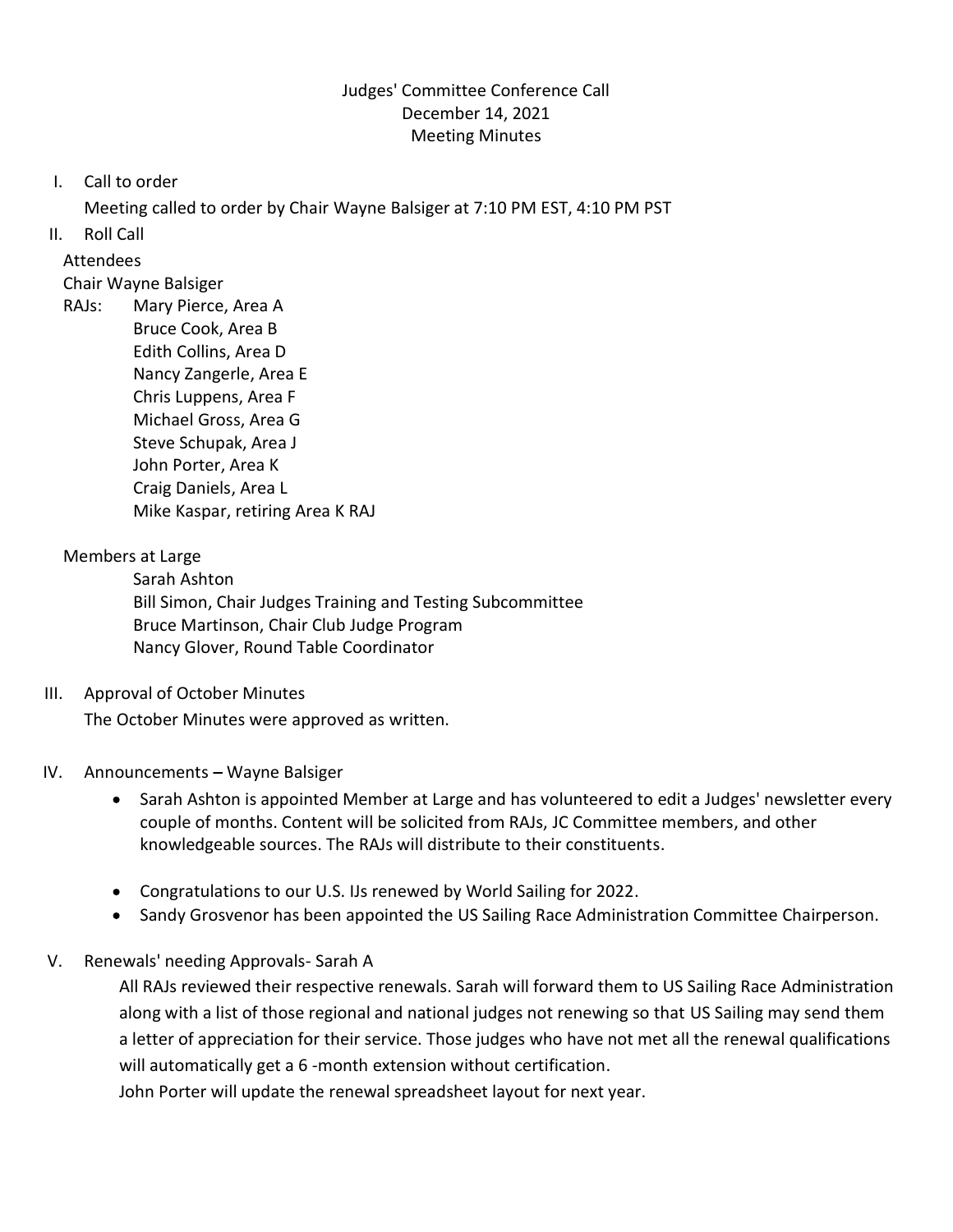#### VI. New Applications/upgrades

One application was deferred due to a missing requirement.

Separately, it was noted that there is a new procedure in place that will allow the Committee, once it approves the technical specifications of an applicant, to request that the US Sailing Ethics Committee review the personal requirements to determine if that applicant meets the criteria established by US Sailing.

It was reiterated that applicants request references within a few weeks, not years, of an event.

#### VII. Update on Misconduct Subcommittee - Nancy Glover

The Misconduct Subcommittee has completed the training outline and wants to vote for the database idea.

Motion 1 amended to: Create a confidential database at US Sailing to track any actions taken under rule 69.2(h) or 69.2(i) and make reporting to US Sailing mandatory. The motion was approved as amended.

Nancy stated that US Sailing might add a prescription to the RRS in the next quad. It will be counted as a guideline and added to the Judges Manual.

Motion 2 amended to: When the protest committee decides that a competitor, boat owner, or support person has broken Rule 69.1(a), the protest committee shall request any facts found, conclusions, and actions related to the party from the US Sailing Misconduct Database. US Sailing will provide any such records or respond with "no record in the database," with the understanding that the report goes to party as well from US Sailing. The motion was approved as amended.

Motion 3 amended to: JETTS will create and offer training opportunities to allow judges to gain adequate experience for investigating, being a protest committee member, and chairing rule 69 hearings. The Judges Committee on the US Sailing Website will create a list or database of qualified judges. The motion was approved as amended.

Zoom training for misconduct procedures, hearings, guidance will be forthcoming. See attachment. Wayne thanked the people who worked for months on this; Nancy Glover, Matt Hill, Steve Wrigley, Craig Daniels, John Porter, Bruce Martinson, Bruce Cook, Dick Rose, Rick Mallinson and Darryl Waskow. And she consulted Leo Reise, IJ Canada, and Eliot Levy, IJ Venezuela.

# VIII. Judges Manual Update - Wayne Balsiger

The draft is being sent soon to JC. Updates include sections on Misconduct, SafeSport, Background checks, and the new US Sailing Policy on Personal Attributes Requirements. Updated Judge Certification Requirements, updated Rule 14 Decision tree, detailed PC Hearing procedures, updated resource links, and other minor changes.

John Porter says: On Judges Manual: Before publication (after the substantial changes are approved), I can take the Judges Manual document and add working links for easy navigation on a phone without excessive scrolling.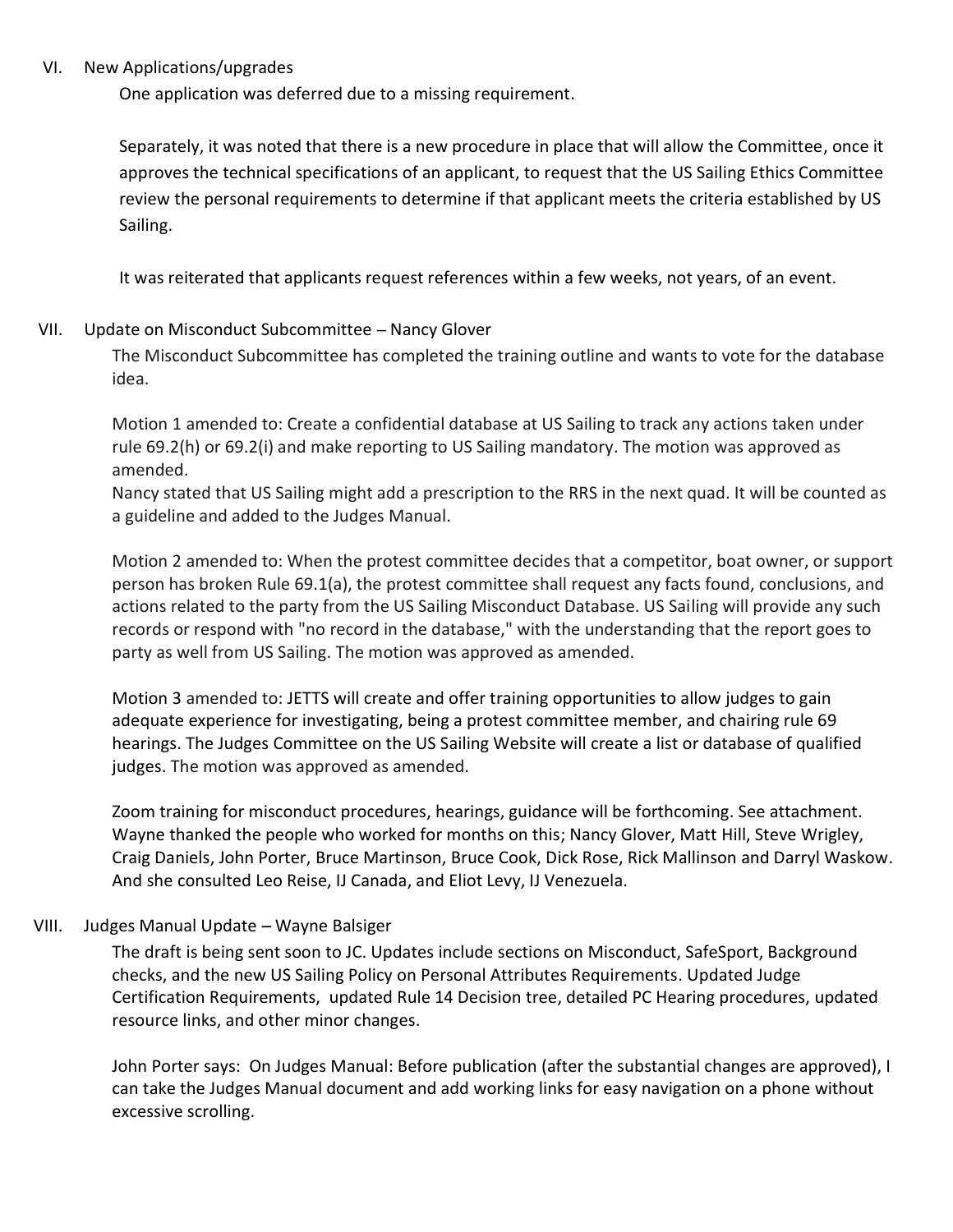#### IX. IJ Seminar Update - Wayne Balsiger

The WS International Judges' Seminar is February 11 -13, 2022. The potential US applicants have been reviewed and approved to attend the seminar. Matt sent them an email with links to the registration and the hotel on November 13. All attendees are requested to stay at the Hilton to meet the room minimum to get the meeting rooms priced as expected.

#### X. Race Admin Director Report - Matt Hill relayed this to Wayne:

US Sailing Stakeholder Summit JC-related items included discussions, which covered improving the volunteer experience. IF anyone has ideas, let Wayne and Matt know. At the beginning and end of the summit were discussions on Leadership

Andrew Clouston was hired as Senior VP for Program and Services and is responsible for youth and adult programs, competition, education, offshore, race administration, and information technology. He comes from Yachting NZ (the NZ NGB) and Maritime New Zealand's Operations Manager for the 36<sup>th</sup> America's Cup. He is well familiar with Race Officials and is a team race umpire.

He supports our programs. Matt reports to him and the other "wet departments" mentioned above. Andrew takes a broad view of programs and how whole programs can work better.

Judges Seminars: not many on the calendar, but more coming shortly. Both in-person and online seminars. Cautiously on in-person because of Covid. We plan to continue to offer both methods. No distance for zoom. In-person has some advantages as well for instructors and students.

We are working on Canvas adjustments for in-person seminars. AJS not in canvas. Just PPT. More seminars coming

The Education Department is looking at other platforms to utilize possibly. Another one has a much better test solution included: Club Judge and Class marker for AJS. In about 18-24 months, likely new program. Don't know much about the new platform and how it will look similar to Canvas.

If RAJs have not scheduled in-person seminars yet, please plan them. Bill Simon noted that in-Person instructors could renew their instructor certifications by being assistant instructors at current online seminars.

Roundtables: Nancy Glover commented that new topics options are available. Please talk to Nancy to schedule more roundtables. 8 of 20 spots are available in a February Roundtable.

# XI. February meeting plans - Wayne Balsiger, Craig Daniels

Wayne proposed the same format we used in 2021, as shown here. JC members agreed to this format.

a. Zoom meetings Friday to Sunday, February 18,19,20, 2022

i. Friday  $2/18$  6 – 9 PM EST  $3 - 6$  PM PST Saturday  $2/19$  3 PM  $-6$  PM EST  $12$  PM  $-3$  PM PST Sunday  $2/20$  3 PM  $-6$  PM EST  $12$  PM  $-3$  PM PST